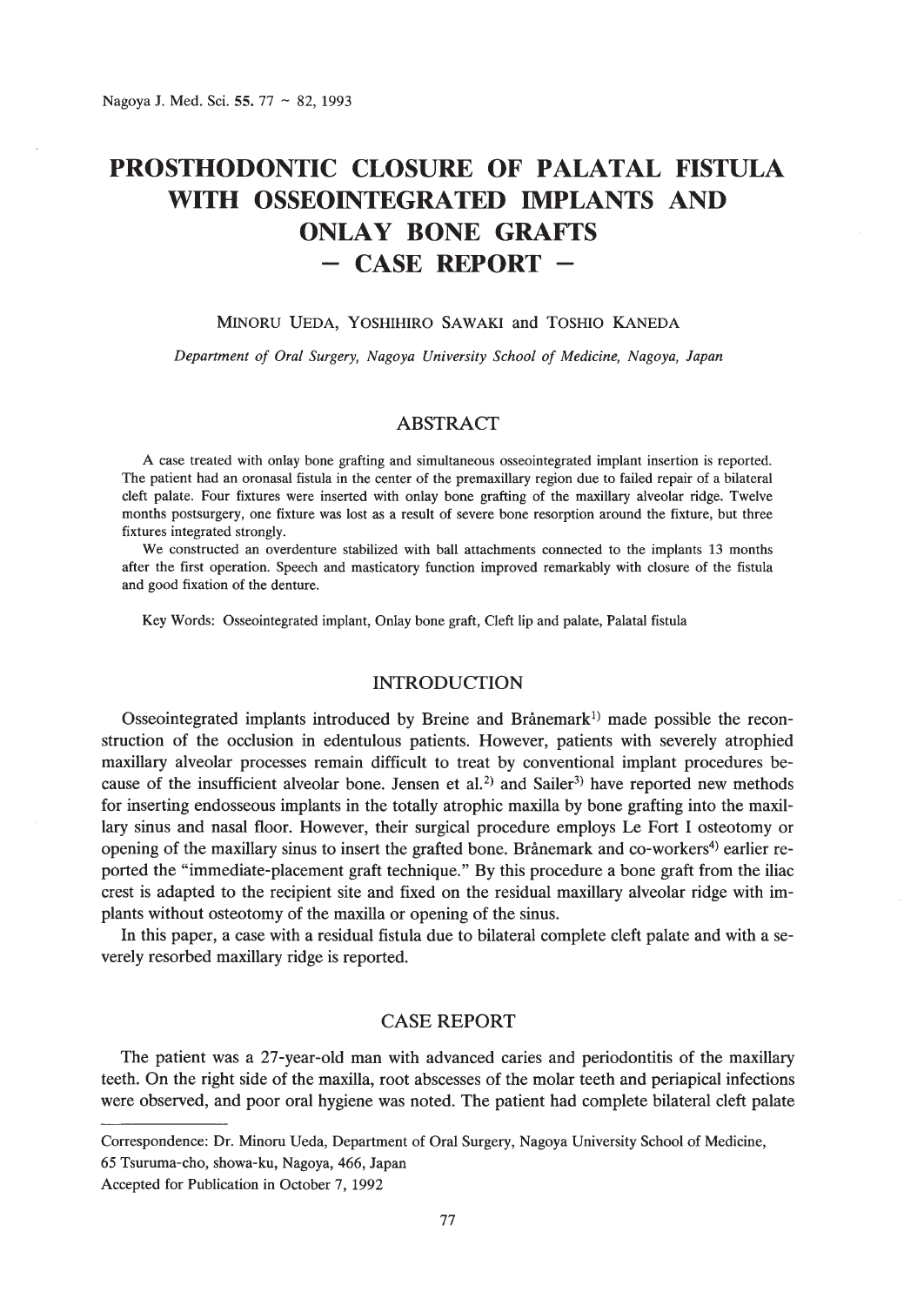Minoru Veda *et at.*

and had been treated with palatoplasty 25 years earlier; however, in the central part of the anterior palate, a fistula approximately 10 mm in diameter remained. Speech function was marked by severe hypernasality, and regurgitation of food debris into the nasal cavity was noted. The teeth and infected cysts were removed and antibiotic treatment was prescribed for five days.

Two months after the removal of teeth and abscess, the maxillary alveolar ridge was examined with conventional radiography and three-dimensional computed tomography (3DCf) to determine the exact shape of the maxilla. According to the 3DCT analysis, there was severe atrophy of the maxillary alveolus with some bony defects in the right-molar and left-premolar regions representing extensions of the maxillary sinus (Fig. 1). In the premaxilla, bilateral residual alveolar clefts were present in addition to the fistula.

Treatment was planned as follows:

1) The simultaneous insertion of four osseointegrated titanium Branemark implants in the premolar area bilaterally with onlay bone grafting using iliac bone (Fig. 2).



Fig. 1. Three-dimensional computed tomography (3DCf) of the maxilla: Severely atrophic maxilla with bony defects of the alveolar ridge representing alveolar extension of the maxillary sinus.



Fig. 2. Diagram of the procedure.

Four Brånemark implants were inserted in the premolar regions of the maxilla with onlay bone grafting. (F: fixture, G.B.: grafted bone)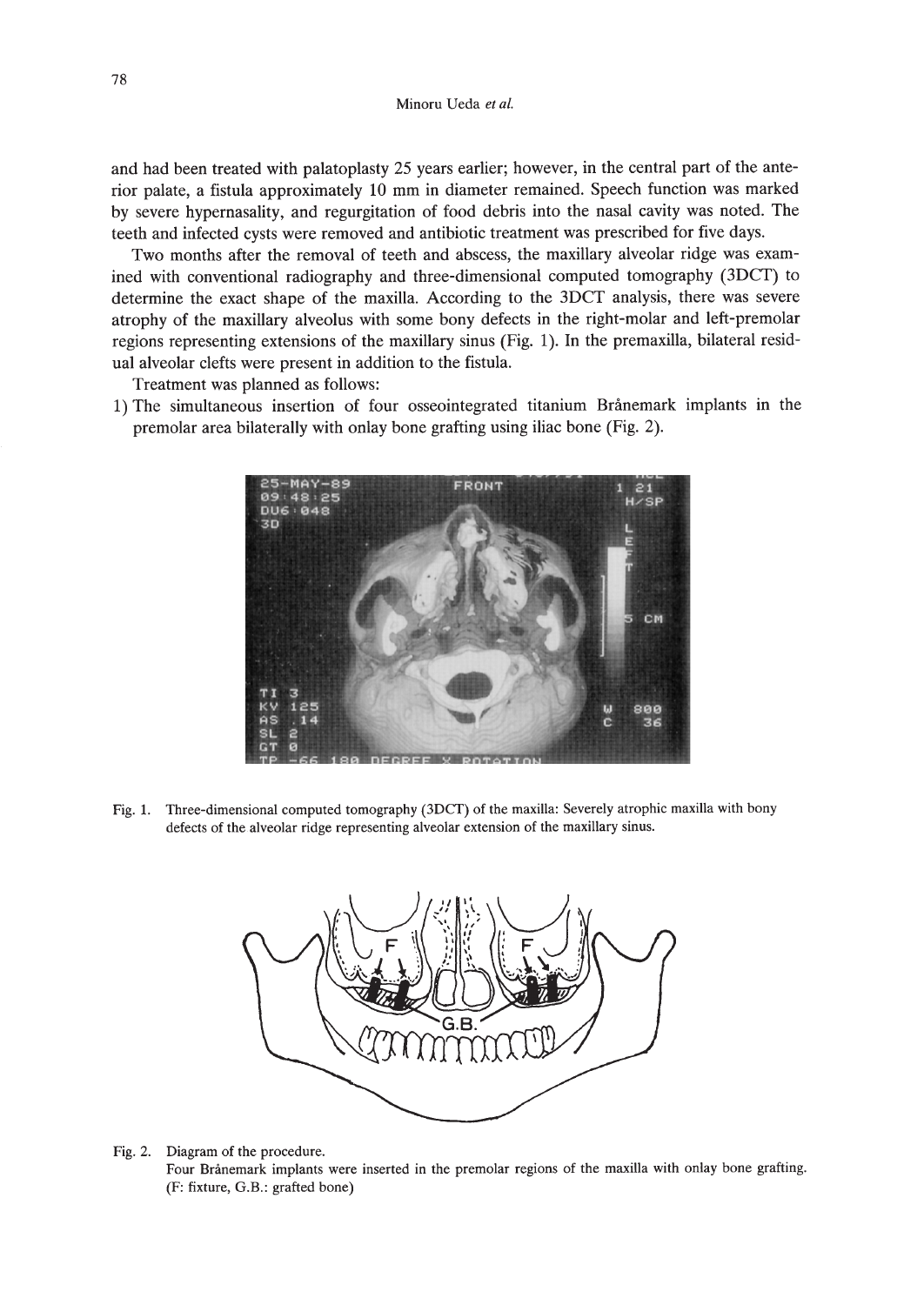2) Occlusal reconstruction and obturation of the fistula with an overdenture stabilized by the implants.

Surgery was performed four months later.

A mucosal incision was made in the maxillary vestibule and the mucoperiosteal flaps were raised carefully without damaging the mucosa. The maxillary ridge was exposed and the crest of the ridge was flattened with a steel bar. Corticocancellous iliac bone pieces were harvested and shaped to fit the residual alveolar ridge as an onlay. Each piece of bone, measuring  $10\times20\times5$ mm, was fixed with two implants bilaterally (3.75 mm in diameter, 10 mm in length), which penetrated into the maxillary sinus. The small space between the maxillary ridge and the grafted bone was filled with fibrin glue. After insertion of the implants, the mucosal flaps were advanced over the grafted bone and sutured by mattress sutures. Ten days postsurgery, a provisional denture was fixed in place.

Fourteen days postsurgery, a 5 mm dehiscence of the suture line of the left side was noted, thus exposing the fixture head of two implants. However, as there was no sign of inflammation, no action was taken except that the patient was seen as an outpatient weekly and the areacleaned with saline sodium. Twelve months after the first operation, the mucosa overlying the fixture head was removed and connected to the abutments with the patient under local anesthesia. At that time, one implant in the anterior region of the right side had to be removed because it had not integrated, probably due to excessive loading by the provisional denture. However, three implants integrated strongly and the grafted bone surrounding the fixture was found to survive completely.

There was no sign of bone resorption (Fig. 3). One month after abutment connection, an overdenture was constructed using three retentive (ball type) attachments (Fig. 4).



Fig. 3. Postoperative radiographic appearance after abutment connection. Three implants integrated well.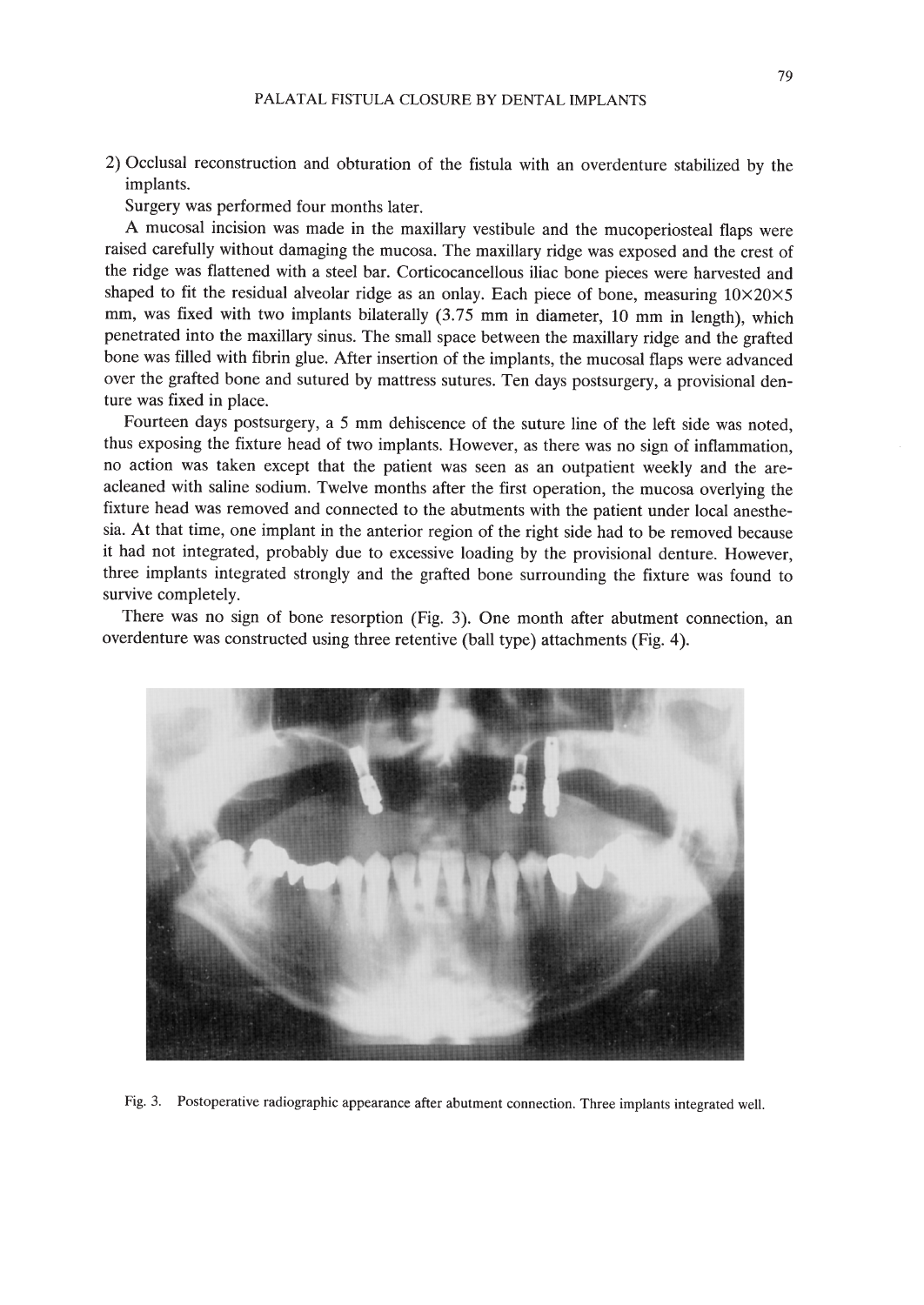

Fig. 4. Clinical appearance of the implants connected with hall attachments.



Fig. 5. The maxillary overdenture was attached to the three implants resulting in good denture stability.

The maxillary overdenture was attached to the fixtures by soft resin placed in the posterior region of the denture (Fig. 5). At the time of denture placement, bone loss to the two implants of the right side was noted on radiographic examination. Despite the bone loss, these implants were not mobile.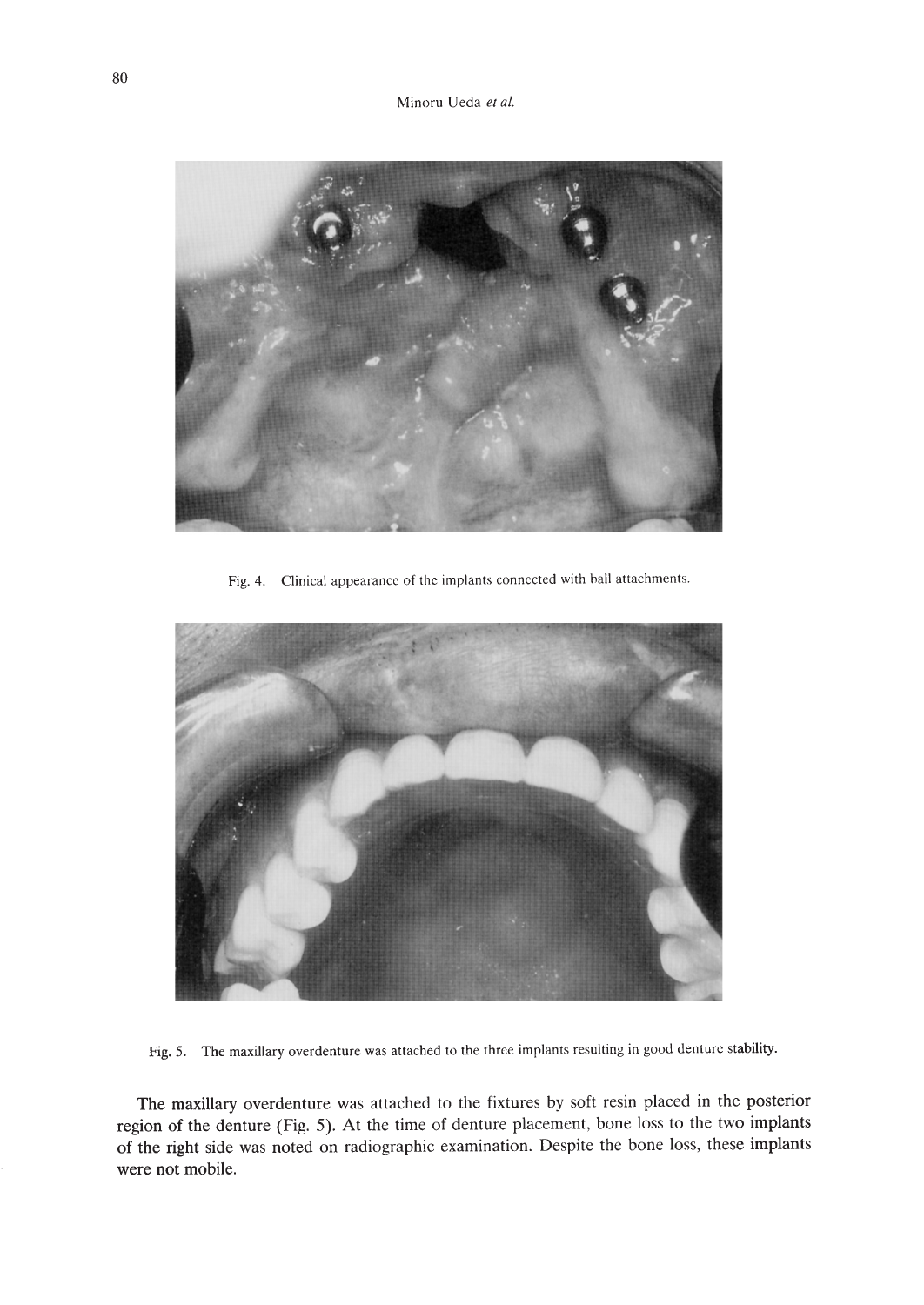After 34 months, all implants and the denture were functioning weIl and examination revealed soft tissue pockets of less than 2 mm surrounding the abutments, with no bleeding on probing. Speech function improved remarkably and was without nasality. Since the denture was well adapted, no food debris could pass through the fistula.

#### DISCUSSION

Methods to close the palatal defect due to cleft palate as seen in this case include tongue flap grafting and palatal mucosal flap grafting. However, with a case like this where the maxillary alveolus and teeth are missing in addition to the presence of a palatal defect, use of the maxillofacial prostheses is more effective than surgical closure utilizing tissue grafting. By use of the denture and its base, occlusal reconstruction as well as closure of the palatal defect may be performed simultaneously. When there is scarcity of alveolar bone, rendering denture insertion difficult, it is seemed appropriate to reconstruct occlusion and to close the palatal defect at the same time by utilizing a maxillofacial denture after installation of anchors such as implants.

However, special attention not needed in regular dental implants is required when installation of implants in extremely atrophic alveolar bone is being considered. Bone grafting into the maxillary sinus and nasal floor has been recommended for augmentation of the atrophic alveolar ridge to permit insertion of implants<sup>2,3,5)</sup>. In such a procedure, Le Fort I osteotomy or openig of the maxillary sinus need to be done. This may be a disadvantage to some patients because of the extensive surgery required. On the other hand, onlay bone grafting, as reported by Breine and Brånemark<sup>1)</sup>, has the advantage, especially in the older patient, of allowing the insertion of an implant into a bone graft without maxillary osteotomy. Jensen et al.<sup>2)</sup>, however, reported that the onlay bone grafting method had a tendency towards extensive resorption of grafted bone after simultaneous installation of implants.

Breine and Brånemark<sup>1)</sup> also reported that the resorption rate of the grafted bone may have been influenced by the insertion of a provisional denture as early as three to four weeks postsurgery. Jensen et al.<sup>2)</sup> also reported that excessive loading to the implants increased bone resorption. Overdentures stabilized by implants can be supported by both the mucosa and ball attachments. The stress to the implant itself is less than that to an implant-supported bridge. An overdenture prostheses may also be less expensive than a fixed implant-supported bridge, which requires more complex prosthetic restoration $6.7$ ). Sandwich augmentation techniques are being increasingly employed, according to current reports<sup>8,9</sup>). However, evidence shows that substantial resorption also occurs when fixtures are utilized as the support for a conventional bridge<sup>10</sup>.

Whichever method of bone grafting is employed, it is necessary to adequately envision the morphology of the alveolar bone which becomes the recipient site. In a case like this where a palatal defect is present, it is especially difficult to grasp the total image of the deformed bone on regular simple roentgenographs. We, therefore, performed three-dimensional CT analyses, which clarified the morphology of the recipient site as well as the size of the bone to be grafted.

Difficulty has been reported in obtaining adequate soft tissue coverage in most bone graft augmentation techniques. This problem can increase the risk of wound dehiscence, and may also be a decisive factor for graft and implant survival<sup>11</sup>). In our patient, a small dehiscence occurred resulting in exposure of the fixture head. However, the fixtures survived without loosening.

Further data, therefore, are necessary before onlay procedures with simultaneous implant insertion can be recommended for routine use.